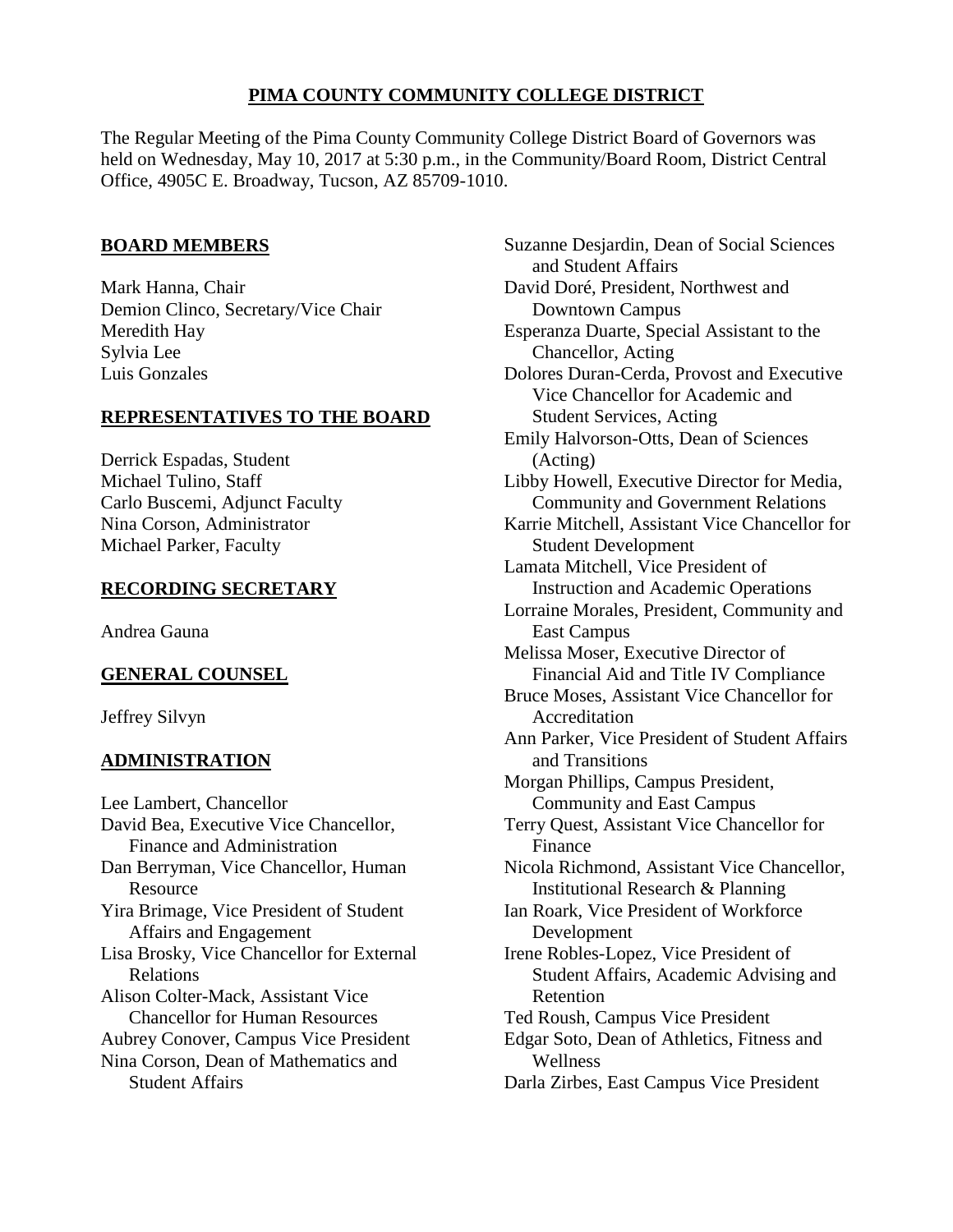Board of Governors Minutes Regular Meeting – May 10, 2017 Page 2

# **GENERAL MATTERS**

# Call to Order

Mark Hanna called the meeting to order at 5:34 p.m.

# Pledge of Allegiance

Luis Gonzales led the Pledge of Allegiance.

# Roll Call

All Board members were present.

# Recognition and/or Awards

Board Chair Hanna welcomed the honorees and recognized their achievements. Awards were presented to two Phi Theta Kappa members, outgoing Student Board Representative, PCC leaders who helped contribute to the successful HLC outcome and recognition of two former Board Members for their service**.** 

#### Public Comment – Call to Audience

Francisca James Hernandez-Introduced members of PCC's Ethnic, Gender & Transborder Studies (EGTS) Margie Youngo and Rosalia Solorzano-Presentation of poster awards by 8 members of Ethnic Studies Workgroup. Sasha Brown-Thanked the Board for the opportunities she has been presented Nathan P. Ramon and Alex Chavez-Tobacco-Free College Campus Initiative Coalition (TFCCI) Cecile Peranzi and Jeffrey Miller-Speaking in support of TFCCI Scott Stewart-Offered suggestions for the Strategic Plan-Direction I-Improve Student **Success** 

Board member Hanna and Clinco asked that the College look into a policy to support a tobacco-free college.

# Remarks by Governing Board Members

Board Chair Hanna spoke about attending the Hispanic Chamber of Commerce event, Metropolitan Education Commission Crystal Apple Awards Luncheon, PCC District Office HLC sanction removal party, Southern Arizona Council for International Visitors Reception, Aviation Technology Program Completion Ceremony, PCC Thank You Employees Picnic, PCC softball game, Annual Student Leadership Awards Ceremony, Veteran's Graduation Recognition Dinner, and Star Wars themed honors awards ceremony.

Board Chair Hanna also spoke about the NJCAA sanction removal.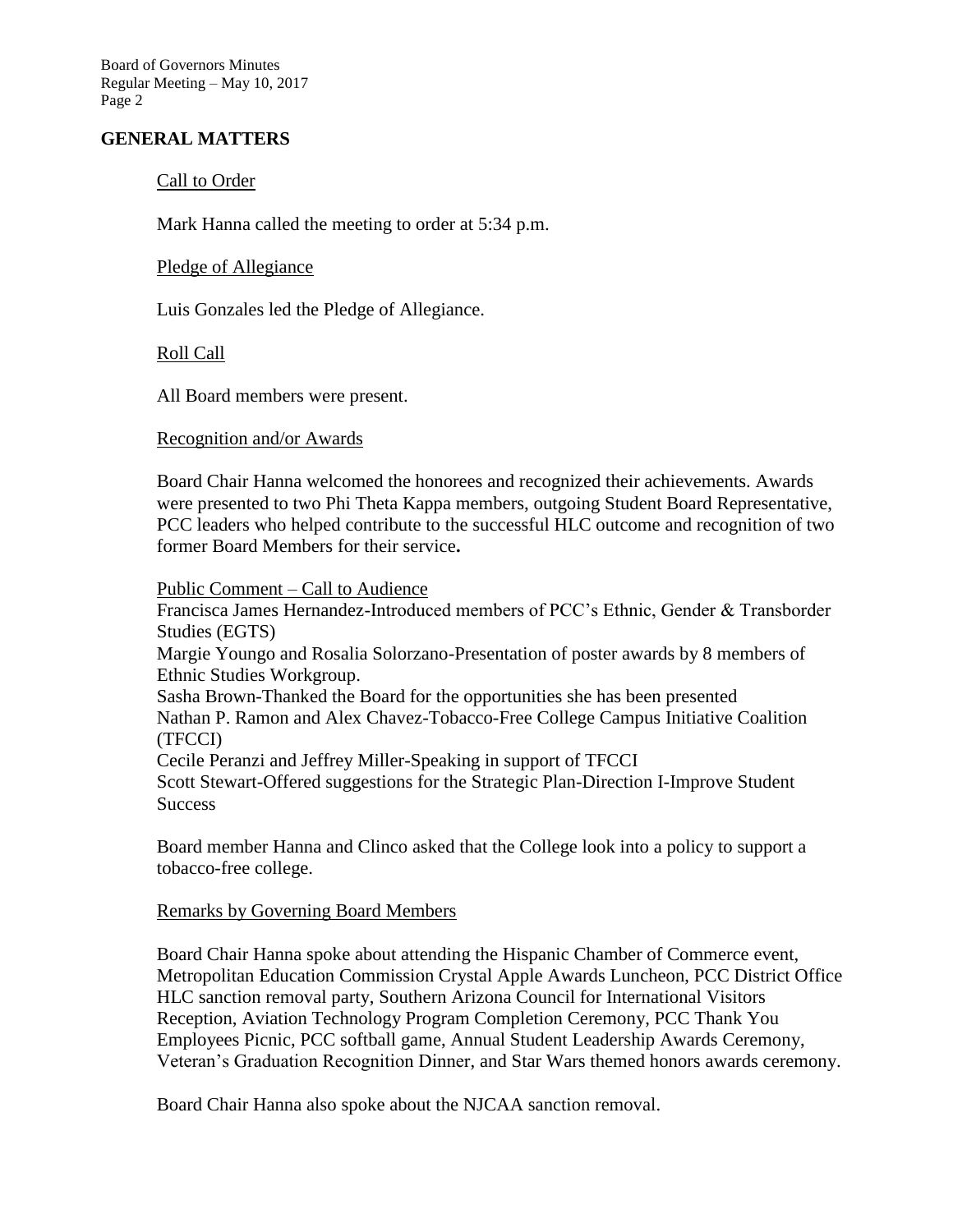Board member Clinco thanked everyone, faculty and staff, at the College for their help with student success.

Board member Lee thanked everyone who helped with the upcoming graduation ceremony. Special thanks and welcome to the people attending the meeting from the Santa Cruz County Provisional Community College (SCCPCCD).

Board member Hay congratulated the students graduating and thanked the faculty that helped them get there.

Board member Gonzales congratulated the athletic department for having their NJCAA sanction removed. He will be attending the graduation this month and a number of events this month.

# **REPORTS**

# Administration Report

# **Accreditation update**

Bruce Moses, Assistant Vice Chancellor for Accreditation and Quality Improvement shared a draft 2017-19 timeline for the next comprehensive evaluation visit. The focus will be on the visit in the fall 2018 or spring 2019. Five criterion teams will facilitate the work over the next year to prepare for this visit.

Board member Clinco suggested that Mr. Moses bring back the color coded outlines used in previous presentations to help the Board understand where the College might still need improvements. Mr. Moses will have this information at the next Board meeting.

# Reports by Representatives to the Board

# *Student –Derrick Espadas*

Student representative Derrick Espadas highlighted student sponsored activities at each of the campuses. He also noted that this was his last meeting as a Board representative. Students presented the following concern to the Board:

*Temporary Staff – no temporary staff representative present-Vacant* There was no report.

*Staff – Michael Tulino* Staff Representative presented the staff report. Staff did not present a recommendation/concern to the Board.

# *Adjunct Faculty – Carlo Buscemi*

Adjunct Faculty representative Carlo Buscemi noted that this was his last meeting; Sean Mendoza will be taking over as the Board representative for Adjunct Faculty. Adjunct Faculty did not present a recommendation/concern to the Board.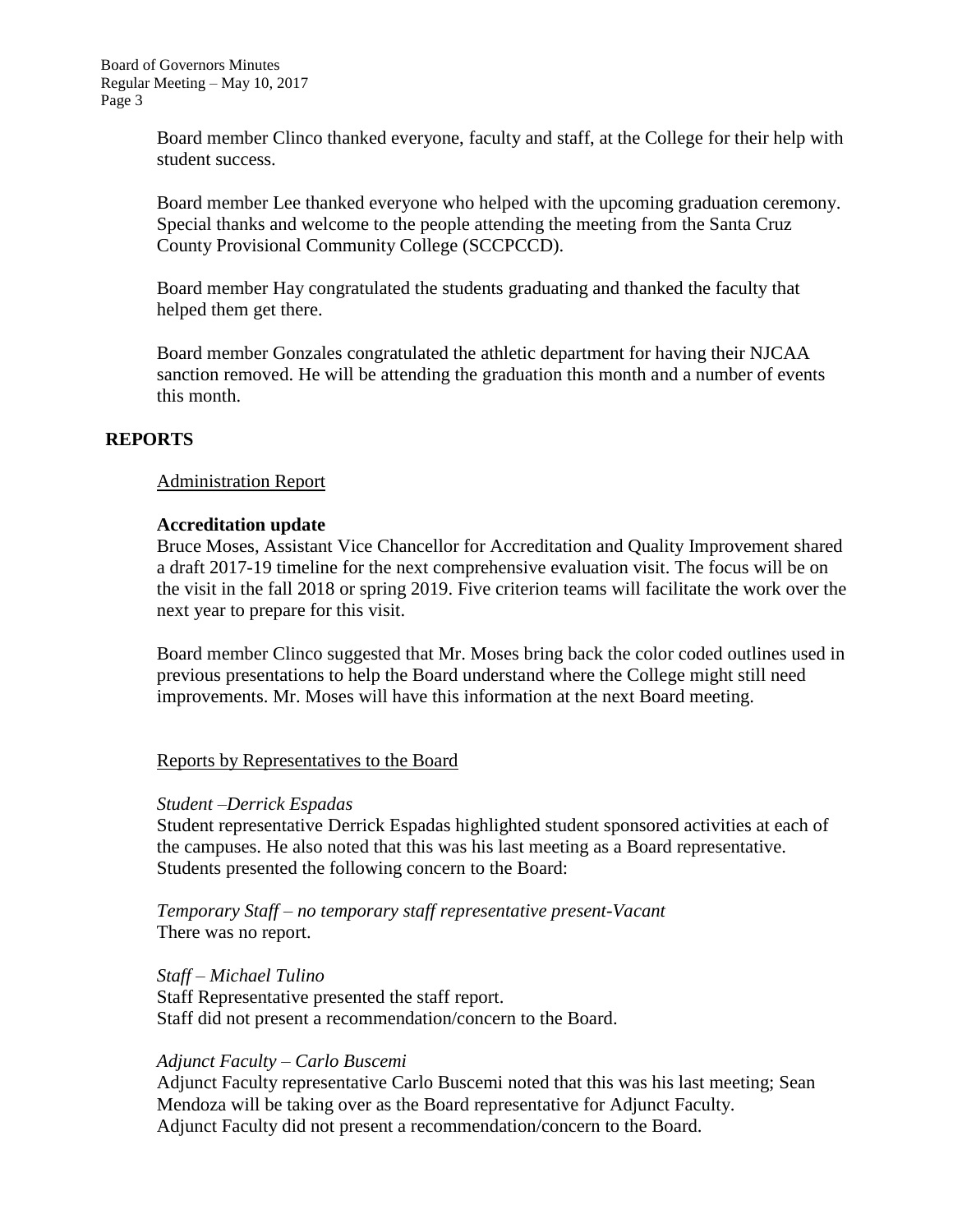Board of Governors Minutes Regular Meeting – May 10, 2017 Page 4

#### *Faculty – Michael Parker*

Faculty Representative David Morales presented the faculty report. Faculty did not present a recommendation/concern to the Board.

### *Administrator – Nina Corson*

Administrator representative Nina Corson presented the administrators' report. Administrators did not present a recommendation/concern to the Board.

# Chancellor's Report

Highlights of Chancellor's report included:

- MOU with Santa Cruz County Provisional Community College District (SCCPCC)
- Diversity Plan progress
- Data related to where Pima stands with diversity relative to other institutions
- Pima Olympics held by students
- Participation in the Bilingual Children's Day Festival
- Thank You Picnic
- Legislature budget which includes reinstating Pima and Maricopa into the state's funding formula
- NJCAA issue update
- Army Educator's Tour
- Thanked the people involved with Pima's Ethnic, Gender and Transborder Studies Program
- Recognized student John Santora who was elected as one of the 15 students to receive the Phi Theta Kappa Spring 2017 Hurst Review NCLEX Scholarship

Board member Clinco commented on the soccer team issue and asked that the Chancellor find a way to recognize and honor those students who demonstrated extraordinary integrity. Chancellor will have Edgar Soto, Dean of Athletics, Fitness, and Wellness to partner with Lisa Brosky, Vice Chancellor of External Relations to come up with a way to honor them.

# **INFORMATION ITEMS**

Financial Report – March 2017 Financial Statements This item was noted as an information item.

Employment Information This item was noted as an information item.

Adjunct Faculty Appointments This item was noted as an information item.

Administrative Procedure Changes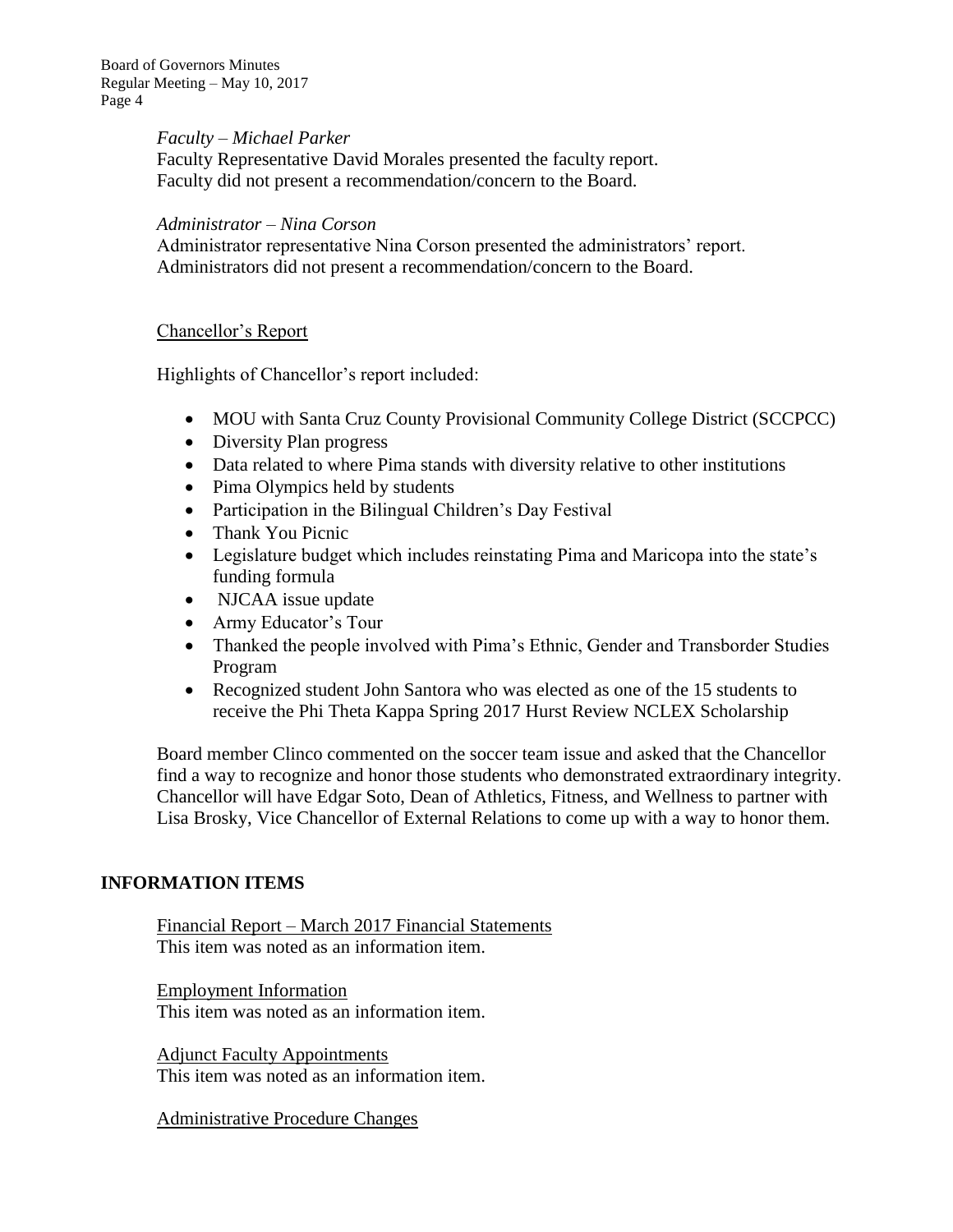AP 1.16.03: Operational Effectiveness and AP 8.05.03: Mandatory Reporting – Abuse of a Minor Child were noted as information items.

Board Policy Substantive Changes – First Reading BP 4.06: College Travel was noted as an information item.

# **ACTION ITEMS**

Consent Agenda

### **Motion No. 201705-03**

Demion Clinco – M, Sylvia Lee – S, to approve the Consent Agenda.

- 4.1 (1) Approval of Minutes of the following meetings:
	- A. Study Session of March 20, 2017
	- B. Study Session of April 10, 2017
	- C. Special Meeting to conduct Executive Session on April 12, 2017
	- D. Regular Meeting of April 12, 2017
	- (2) Board Policy Final Reading
	- (3) Contract: HP Printers
	- (4) Contract: TouchNet Information Systems, Inc., 2017-2022
	- (5) Contract: Master Lease Agreement and Lease Proposals-First American Equipment Finance
	- (6) Contract: Oracle Database Firewall and Audit Vault
	- (7) New Program: Bioscience Laboratory Technician-Certificate for Direct Employment

Vote: All Board members present voted "aye" by voice vote. None were opposed. **Motion CARRIED**.

# **OTHER ACTION ITEMS**

2017-2018 Strategic Plan

# **Motion No. 201705-04**

Luis Gonzales – M, Sylvia Lee – S, to approve the institutional goal and strategic directions in the 2017-2021 Strategic Plan with the inclusion of "neighborhoods, residences, and taxpayers" in the appropriate places.

Vote: All Board members voted "aye" by voice vote. None were opposed. **Motion CARRIED**

Conceptual Educational and Facilities Master Plans

**Motion No. 201705-05**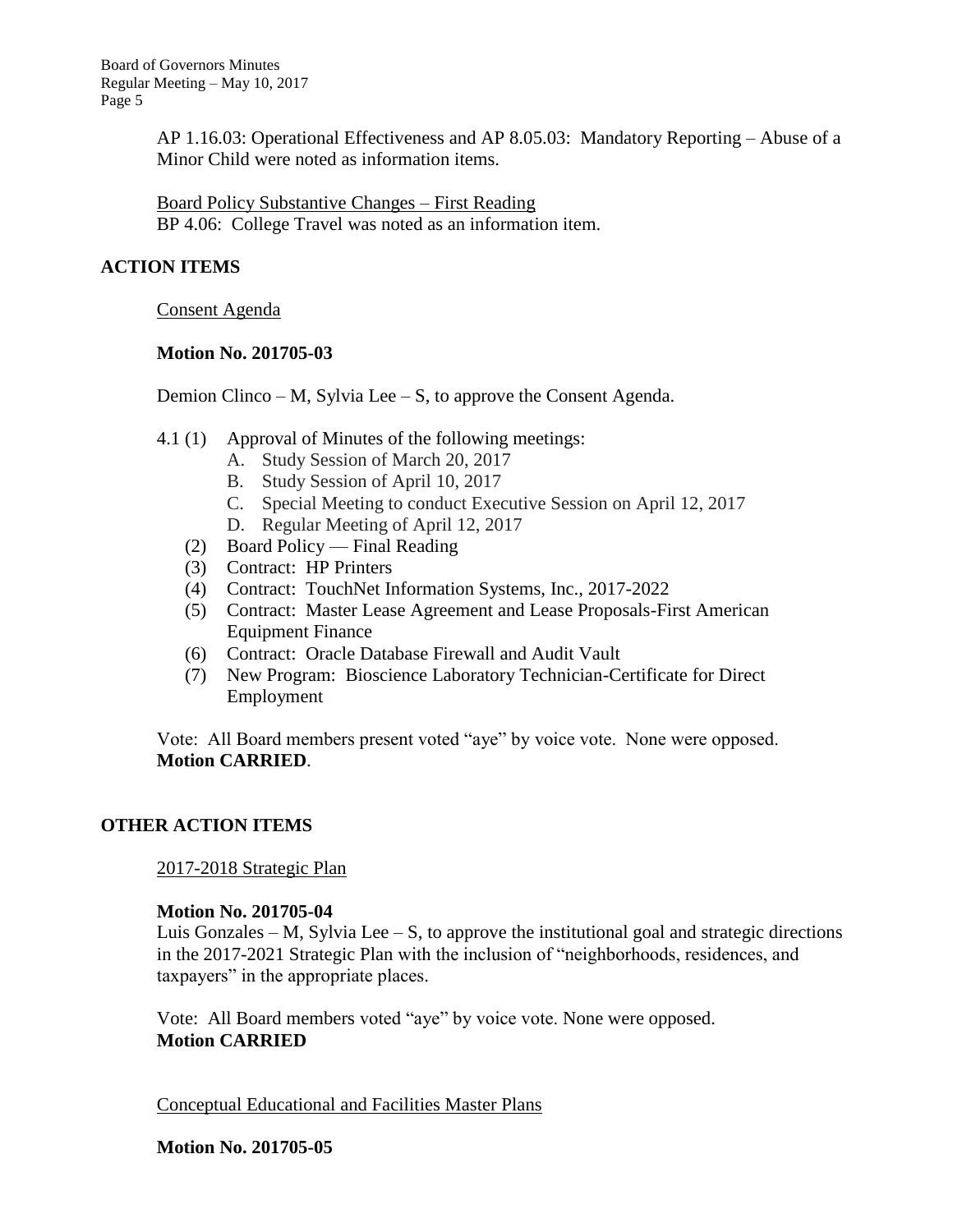Demion Clinco – M, Meredith Hay – S, to authorize the Chancellor or designee(s) to proceed with developing the recommendations outlined in the conceptual (preliminary) Educational and Facilities Master Plans with the addition that the group comes back with an engagement plan and some recommendations for investments into this plan

Vote: All Board members voted "aye" by voice vote. None were opposed. **Motion CARRIED**

Fiscal Year 2018 Proposed Budget Parameters for Governing Board Review and Adoption at June 2017 Special Meeting

Dr. David Bea, Executive Vice Chancellor, Finance and Administration provided the Board with parameters for the Fiscal Year 2018 Budget and requested recommendations for salary increases, estimated debt, and the property tax rate and levy.

Publication of the Fiscal Year 2018 Proposed Budget in Preparation for the June 2017 Public Hearing and Special Board Meeting to Adopt the Budget and Set Property Tax Rates and Levies

# **Motion No. 201705-06**

Sylvia Lee motioned that the Board accept the Finance and Audit Committee's recommendation for a 2% stipend, full tax levy increase, and additional 1% put into enrollment services.

Board member Gonzales requested a roll call vote.

Board member Hay asked for clarification of the motion.

Sylvia Lee-M, Meredith Hay-S, to accept the motion for a 2% stipend increase for all employees, levy up to 3%. Chancellor Lambert clarified that the original recommendation was for a 3% increase and asked where the additional 1% would go. Board member Lee added that the additional 1% goes towards what the Finance and Audit Committee recommended, which was to go to enrollment services and the rest of the budget is adopted as proposed.

Jeff Silvyn, General Counsel clarified that the Board was not approving the budget at tonight's meeting.

There was discussion among the Board members for clarification of the motion and questioning whether there was a motion on the floor.

Board member Lee requested to withdraw the Motion No. 201705-06 but was corrected by Board member Gonzales that the motion was seconded by Board member Hay and that the second would have to be withdrawn. Please note Board member Hay's second was never withdrawn correctly.

#### **Motion No. 201705-07**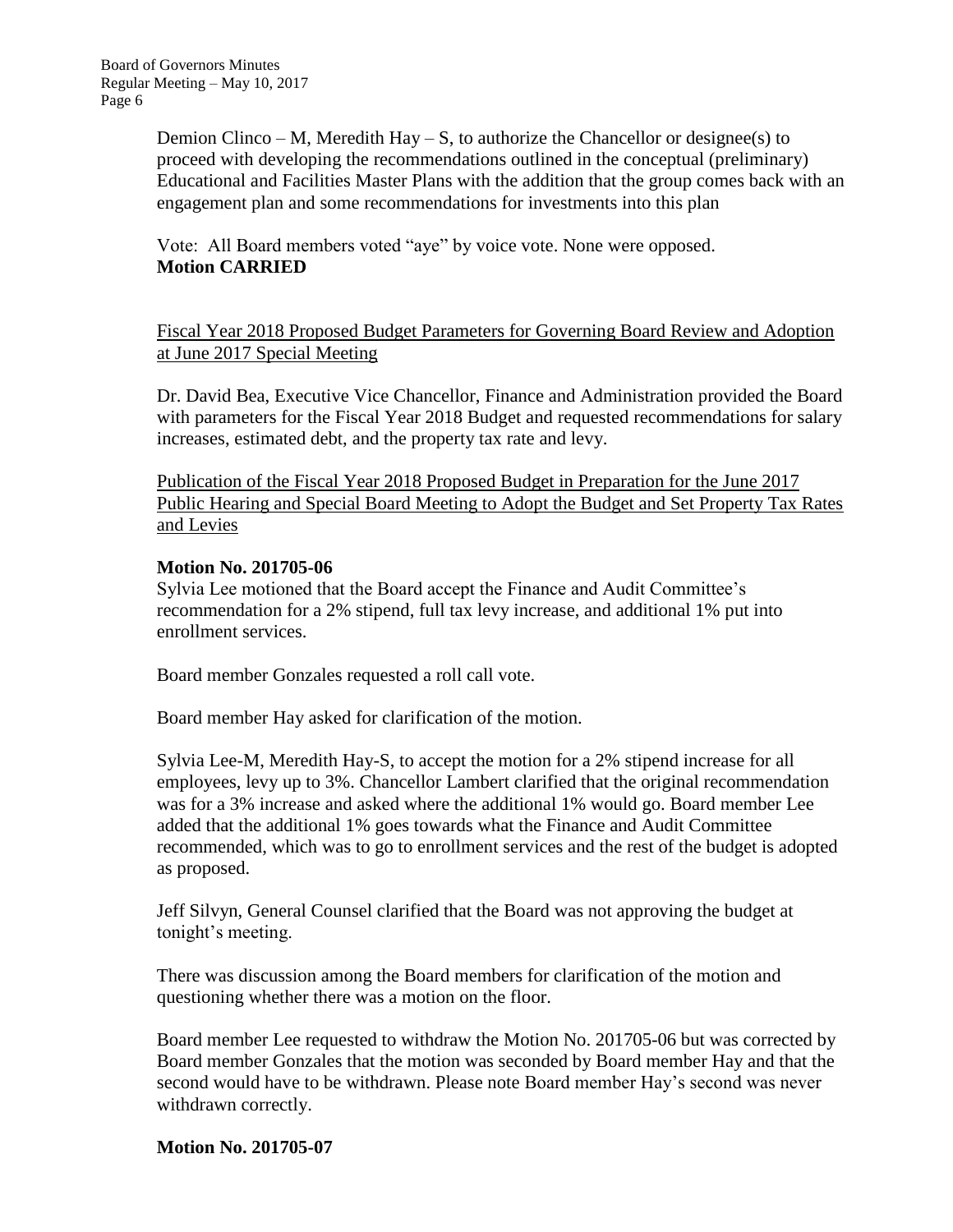Sylvia Lee-M, Demion Clinco-S, that the Fiscal Year 2018 proposed budget parameters be adopted or approved to go into the truth-in-taxation with the recommendations from the finance and audit committee to include a primary tax levy increase to the maximum levy, 2% stipend for employees and 1% would go towards a comp class study and enrollment initiative.

# **Motion No. 201705-08**

Luis Gonzales-M, to divide the question to vote on the employee increases first and then vote on the publication last.

Vote: Luis Gonzales voted "aye" by voice vote. Mark Hanna, Demion Clinco, Sylvia Lee, and Meredith Hay voted "nay" by voice vote. **Motion FAILED**

Board member Gonzales asked for a roll call vote to Motion No. 201705-07.

Vote: Mark Hanna, Demion Clinco, Sylvia Lee, and Meredith Hay voted "aye" by roll call vote. Luis Gonzales voted "nay" by roll call vote. **Motion CARRIED**

Chancellor Emeritus Nomination for Dr. S. James Manilla

# **Motion No. 201705-08**

Sylvia Lee-M, Meredith Hay-S, to nominate Dr. James Manilla for Chancellor Emeritus.

Vote: All Board members voted "aye" by voice vote. None were opposed. **Motion CARRIED**

Possible direction to legal counsel for settlement discussions in Cuyugan v. PCC litigation

# **Motion No. 201705-09**

Demion Clinco-M, Meredith Hay-S, to have legal counsel carry out the directions given in the May 10, 2017 executive session regarding the settlement negotiations for a possible resolution of the Cuyugan v. PCC litigation.

Vote: All Board members voted "aye" by voice vote. None were opposed. **Motion CARRIED**

Contract: Gordley Group-Marketing and Advertising Services for FY18

# **Motion No. 201705-10**

Sylvia Lee-M, Meredith Hay-S, to approve a one-year extension of the contract with Gordley Group for the purchase of Marketing and Advertising Services.

Vote: All Board members voted "aye" by voice vote. None were opposed.